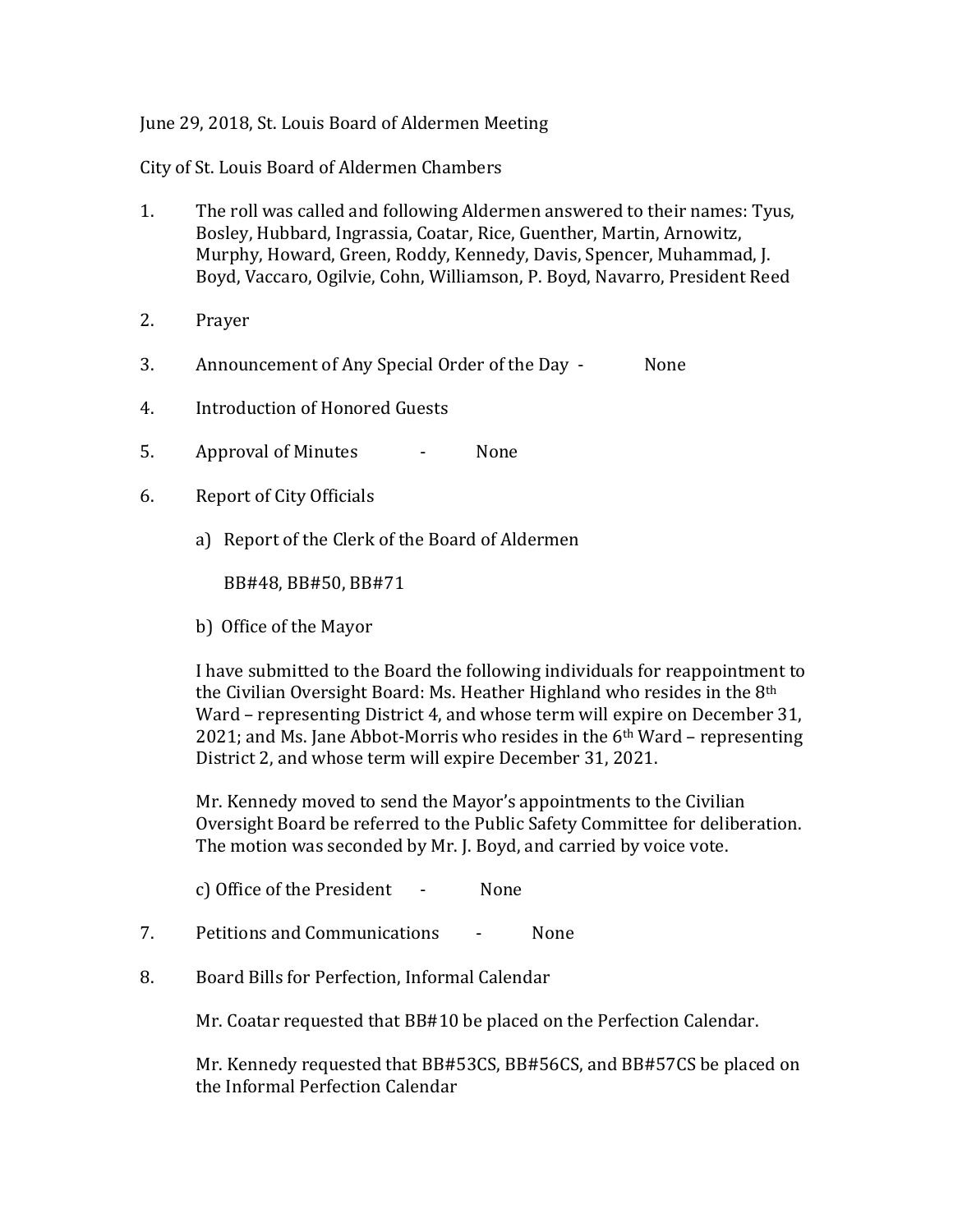- 9. Board Bills for Third Reading, Informal Calendar Flore Rone
- 10. Resolutions, Informal Calendar None
- 11. First Reading of Board Bills

The following Board Bill was first read: BB#93

12. Reference to Committee of Board Bills, Resolutions, Mayoral Appointments

Convention and Tourism:

Engrossment, Rules and Resolutions:

Health and Human Services:

Housing, Urban Development and Zoning:

Legislation:

Neighborhood Development:

Parks and Environmental Matters:

Personnel and Administration:

Public Employees:

Public Safety: Res#78, and Mayor's Reappointments to Civilian Oversight Board

Public Utilities:

Streets, Traffic and Refuse:

Transportation and Commerce: BB#93

Ways and Means: BB#88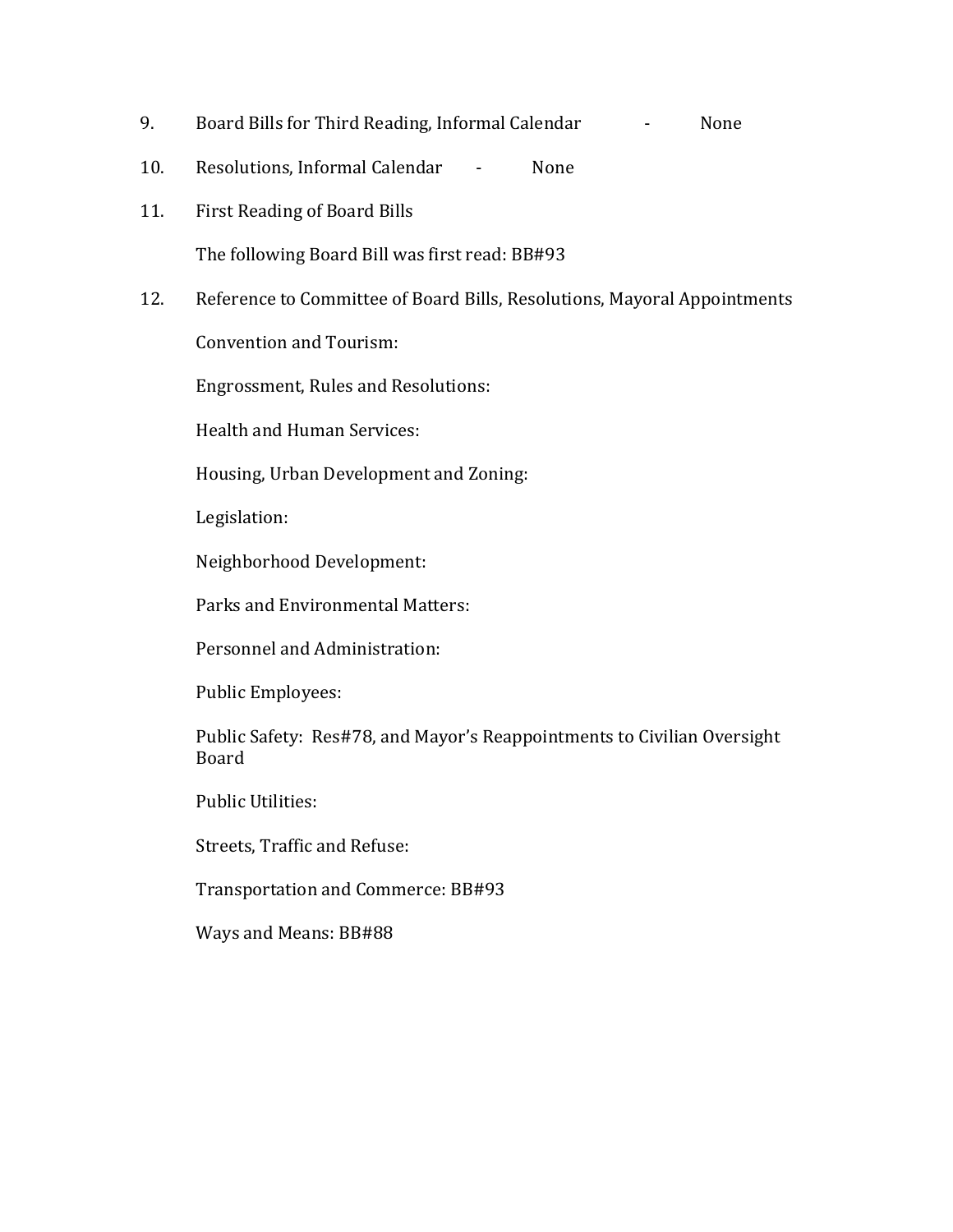## 13. Second Reading and Report of Standing Committees

Mr. Kennedy of the Public Safety Committee submitted the following report, which was read: Board of Aldermen Committee Report June 29, 2018 To the President of the Board of Aldermen: The Public Safety Committee, to which the following Board Bills were referred, reports that it has considered the same and recommends adoption of BB#54CSAA, BB#55CS, BB#58, BB#60, BB#61, BB#91

Mr. Vollmer of the Parkes and Environmental Matters Committee submitted the following report, which was read: Board of Aldermen Committee Report June 29, 2018 To the President of the Board of Aldermen: The Parks and Environmental Matters Committee, to which the following Board Bill was referred, reports that it has considered the same and recommends adoption of BB#92

Mr. J. Boyd of the Streets, Traffic and Refuse Committee submitted the following report, which was read: Board of Aldermen Committee Report June 29, 2018 To the President of the Board of Aldermen: The Streets, Traffic and Refuse Committee, to which the following Board Bill was referred, reports that it has considered the same and recommends adoption of BB#87

Mr. Roddy of the Housing, Urban Development and Zoning Committee submitted the following report, which was read: Board of Aldermen Committee Report June 29, 2018 To the President of the Board of Aldermen: The Housing, Urban Development and Zoning Committee, to which the following Board Bill was referred, reports that it has considered the same and recommends adoption of BB#90

- 14. Report of Special Committees None
- 15. Perfection Consent Calendar BB#62, BB#32CS, BB#66 and BB#77

Mr. Kennedy moved to perfect BB#62, BB#32CS, BB#66 and BB#77. The motion was seconded by Ms. Murphy, and was carried by voice vote.

Ms. Navarro Moved to suspend the rules to place BB#62 on the Third Reading Calendar. The motion was seconded by Ms. Murphy and Mr. J. Boyd, and was carried by the following vote: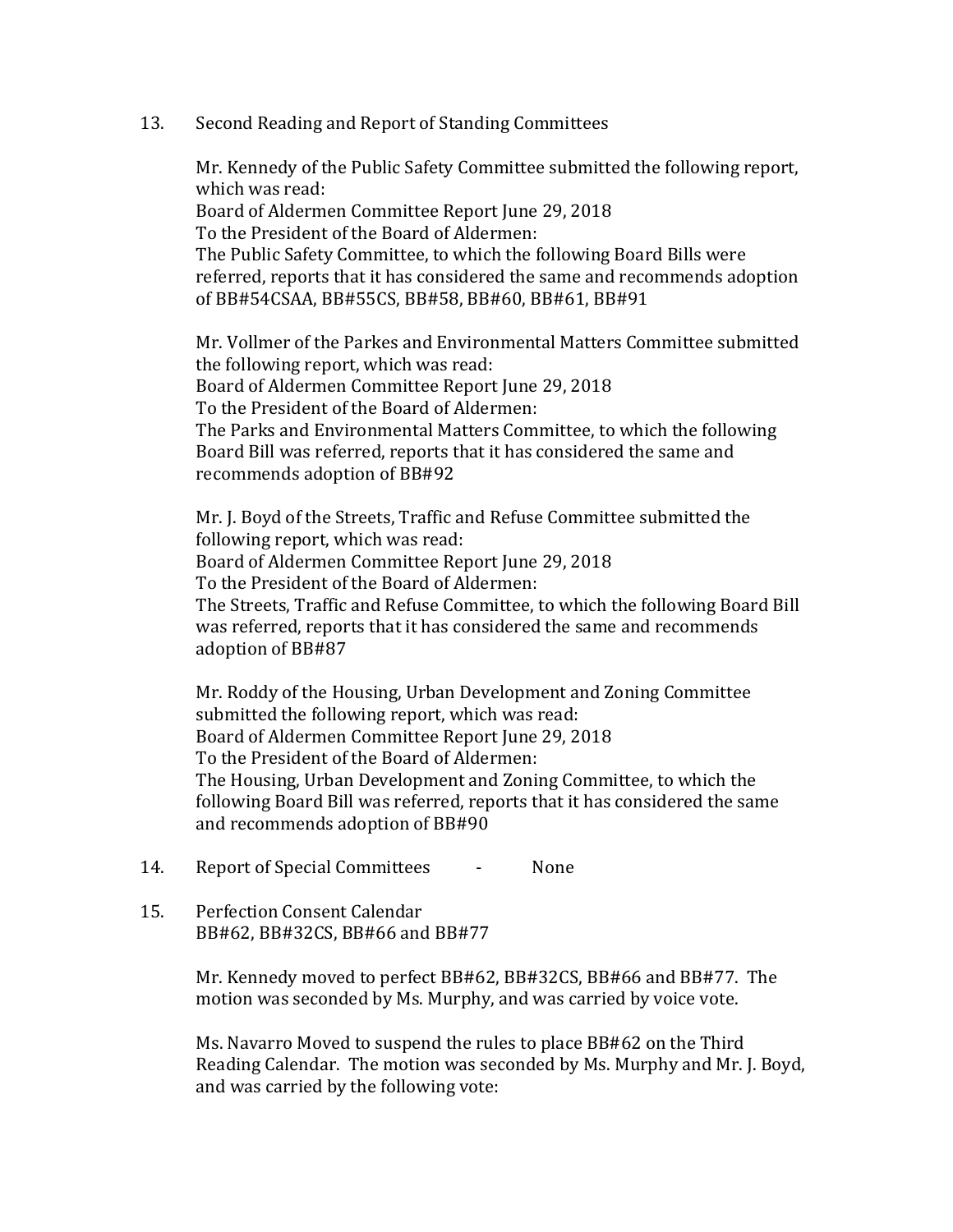Ayes 25: Tyus, Bosley, Hubbard, Ingrassia, Coatar, Rice, Guenther, Martin, Arnowitz, Murphy, Howard, Green, Roddy, Kennedy, Davis, Spencer, J. Boyd, Vaccaro, Ogilivie, Cohn, Williamson, P. Boyd, Navarro, President Reed

Noes 0

## 16. Board Bills for Perfection BB#1AA, BB#68AA, BB#10

Mr. Williamson moved to perfect BB#1AA. The motion was seconded by Ms. Davis and carried by the following vote:

Ayes 21: Hubbard, Ingrassia, Coatar, Rice, Guenther, Martin, Arnowitz, Murphy, Howard, Roddy, Kennedy, Davis, Spencer, J. Boyd, Vaccaro, Ogilivie, Cohn, Williamson, P. Boyd, Navarro, Pres. Reed

Noes 2: Tyus, Green

Abstain 1: Muhammad

Mr. Coatar moved to perfect BB#10. The motion was seconded by Ms. Ingrassia, and was carried by voice vote.

Ms. Tyus moved to perfect BB#68AA. The motion was seconded by Mr. Kennedy and Mr. Kennedy, and was carried by voice vote.

Mr. Williamson moved to suspend the rules to place BB#1AA and BB#68 on the Third Reading Calendar. The motion was seconded by Ms. Murphy. There was a motion for previous roll and not objections. The motion to suspend the rules was carried as follows:

Ayes 21: Hubbard, Ingrassia, Coatar, Rice, Guenther, Martin, Arnowitz, Murphy, Howard, Roddy, Kennedy, Davis, Spencer, J. Boyd, Vaccaro, Ogilivie, Cohn, Williamson, P. Boyd, Navarro, Pres. Reed

Noes 2: Tyus, Green

Abstain 1: Muhammad

17. Third Reading Consent Calendar BB#74, BB#75, BB#64, BB#65, BB#66, BB#77, BB#70, BB#76, BB#86, BB#62

Mr. Kennedy moved to third read and finally pass. The motion was seconded by Ms. Murphy, and passed by the following vote: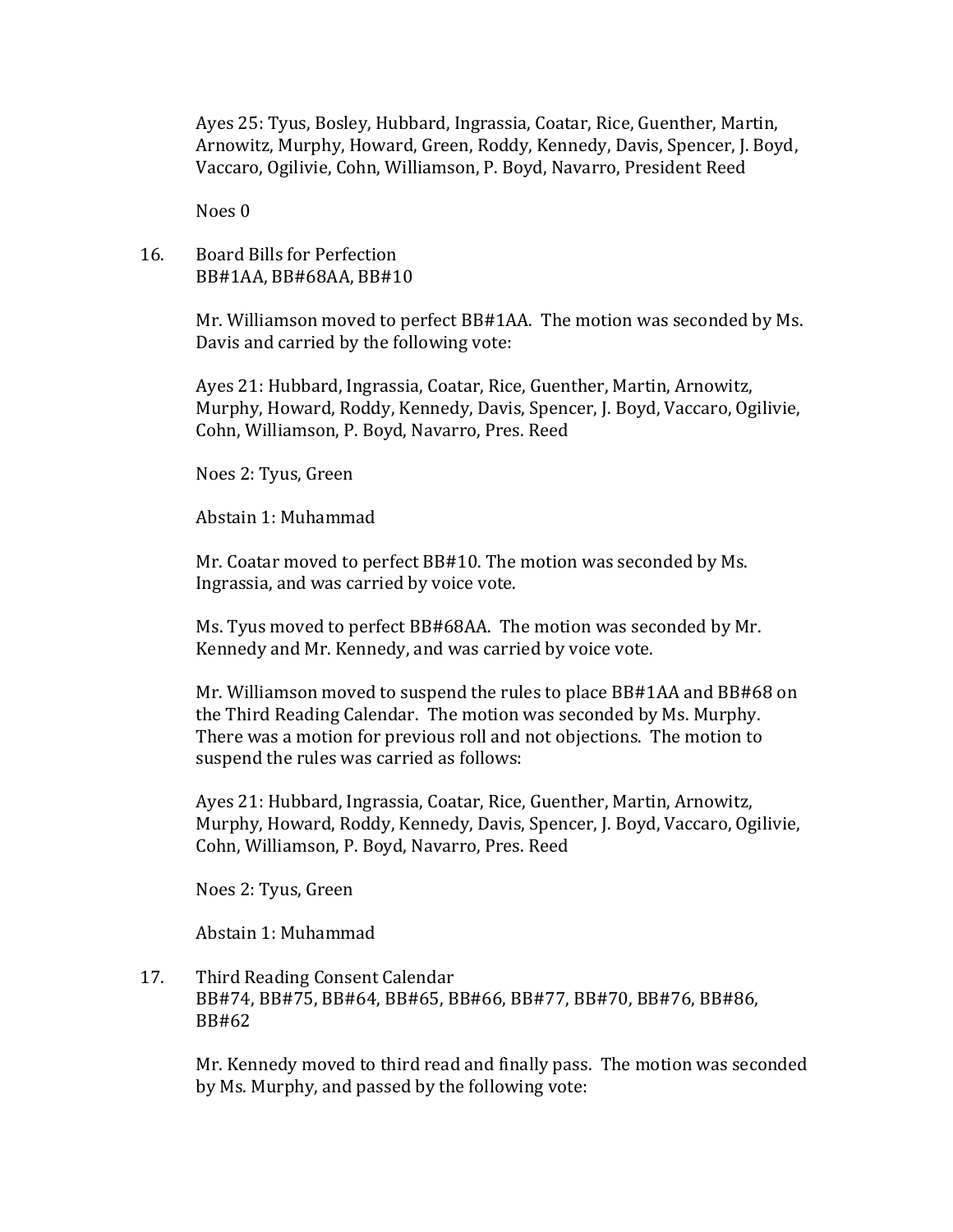Ayes 24: Tyus, Bosley, Hubbard, Ingrassia, Coatar, Rice, Guenther, Martin, Arnowitz, Murphy, Howard, Green, Roddy, Kennedy, Davis, Spencer, J. Boyd, Vaccaro, Ogilvie, Cohn, Williamson, P. Boyd, Navarro, President Reed

0 Noes:

## 18. Third Reading / Report of Engrossment and Final Passage BB#1AA, BB#68AA

Mr. Williamson moved to third read and finally pass BB#1AA. The motion was seconded by Mr. Kennedy and Mr. J.Boyd, and was passed by the following vote:

Ayes 22: Bosley, Hubbard, Ingrassia, Coatar, Rice, Guenther, Martin, Arnowitz, Murphy, Howard, Kennedy, Davis, Spencer, J. Boyd, Vaccaro, Ogilvie, Cohn, Williamson, P. Boyd, Navarro, President Reed

Noes 2: Tyus, Green

Ms. Tyus moved to third read and finally pass BB#68AA. The motion was seconded by Mr. Vaccaro and Ms. Murphy, and was carried by the following vote:

Ayes 24: Tyus, Bosley, Hubbard, Ingrassia, Coatar, Rice, Guenther, Martin, Arnowitz, Murphy, Howard, Green, Roddy, Kennedy, Davis, Spencer, J. Boyd, Vaccaro, Olgilvie, Cohn, Williamson, P. Boyd, Navarro, President Reed

No 0

Abstain 1: Muhammad

- 19. Report of Enrollment Committee BB#74, BB#75, BB#64, BB#65, BB#66, BB#77, BB#70, BB#76, BB#86, BB#62, BB#1AA, BB#68AA
- 20. Courtesy Resolutions Consent Calendar

Mr. Kennedy moved to adopt the Courtesy Resolution Calendar: Res#'s 75 thru 77. The motion was seconded by Mr. Boyd and Mr. Cohn, and passed by voice vote.

21. First Reading of Resolutions

Res#78